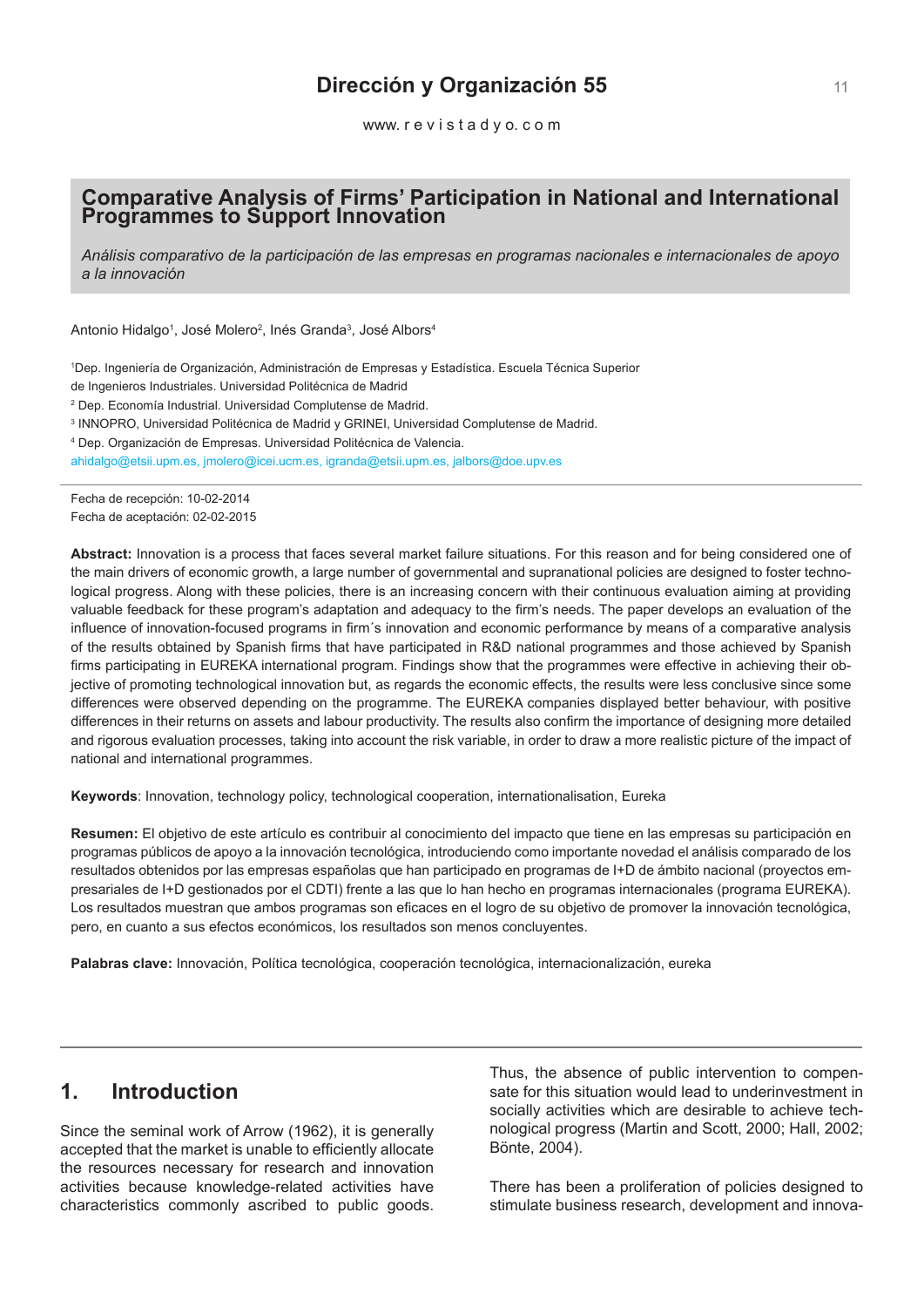tion in all countries, irrespective of the political focus of their governments. However, this proliferation has not always been based on sufficient evidence that such policies may actually improve the behaviour and performance of companies in the area of innovation (Díez, 2001). In other words, market failures are a necessary but insufficient condition to justify the allocation of public funds to innovation support that may be used for other purposes; such allocation could only be justified if it is empirically confirmed that public programmes improve the innovation activities and thus the economic performance of firms (Hewitt-Dundas and Roper, 2010).

This suggests the importance of conducting rigorous evaluations of programmes designed to support technological innovation, especially if two characteristic features of innovation policies are considered. Firstly, the actual complexity of innovation itself makes the search for simple cause-effect relationships between the objectives of specific programmes and their outcomes increasingly redundant (Arnold, 2004): an example of the possible contradiction is that a percentage of the success of a given action may be due to its relatively unambitious goals (Zabala-Iturriagagoitia et al, 2008).

Secondly, the increasing variety and complexity of these policies complicates their evaluation due to the difficulty of designing appropriate analysis tools. This particularly affects international programs due to the difficulty involved in defining the contextual conditions that have to be taken into account and the behaviour of the project teams (Gilbert et al, 2004; Ebersberger et al, 2008). Although this is important, it is even more important in the case of economies which, like the Spanish economy, are characterized by a clear delay between efforts and the results of technological innovation (Molero, 2011; Eurostat, 2012).

In recent decades, international policies adopted to support technological innovation have introduced an even more complex element, since it is unclear whether such policies provide improved or even different levels of efficiency than do national policies. In this respect, attention must be drawn to the growing European dimension of important technological innovation policy initiatives, in particular the launch in 1985 of the EUREKA Programme, which is oriented more directly towards market activities than alternative initiatives in other European policies, notably the R&D Framework Programmes which have a pre-defined thematic structure.

The aim of this article is therefore to contribute to our knowledge of the impact on firms of their participation in public programmes to support technological innovation, introducing one important novelty, a comparative

analysis of the results obtained by Spanish firms that have participated in national programmes (R&D projects managed by the Centre for Industrial Technological Development –CDTI) and those achieved by Spanish firms participating in international programmes (the EUREKA programme). Knowledge of the advantages and disadvantages of both experiences – R&D support at national level and individual programs versus collaborative collaboration in international environments - can help improve the design and implementation of different tools for public intervention in the field of innovation.

# **2. Background and Framework**

After analysing whether it is appropriate to develop policies to help improve the allocation of public resources for technological innovation, research conducted on this topic has focused primarily on promoting public interventions that take into account the wide variety of forms of innovation, the wide range of factors involved and the importance of interaction between companies and the international environment in innovation processes (Nelson, 2007; Pianta and Varona, 2009).. In general, there has been a shift from actions aimed principally at boosting traditionally conceived research and development towards actions that strive to enhance the visibility of the different potential forms of innovation, emphasizing interaction in what has become known as the "knowledge triangle" and encompassing all the above in a systematic vision of how innovation works, which requires new approaches in the design of policies to promote innovation (Ebersberger et al, 2008; Dodgson et al, 2011).

In terms of innovation policy, special attention must be drawn to three areas that have been studied extensively, the results of which frame this research paper: the first and more general problem, involves the relationship between technological innovation and economy; the second is the study of the overall impact these policies may also have on innovation activities; and the third relates to the evaluation of programmes or policies, in terms of both their performance and impact on firms participating in such programmes.

In relation to the first area, numerous studies have been carried out to gauge the returns from R&D activities to the economy, while others have focused more on the relationships between innovation and productivity (Crepon et al, 1998; Wieser, 2005; Castellacci, 2008). In general terms, R&D or innovation activities, clearly yield positive returns, but the magnitude of the effect varies and is not always significant (Bartelsman and Doms, 2000; Hall et al, 2011; Hall, 2011). However, the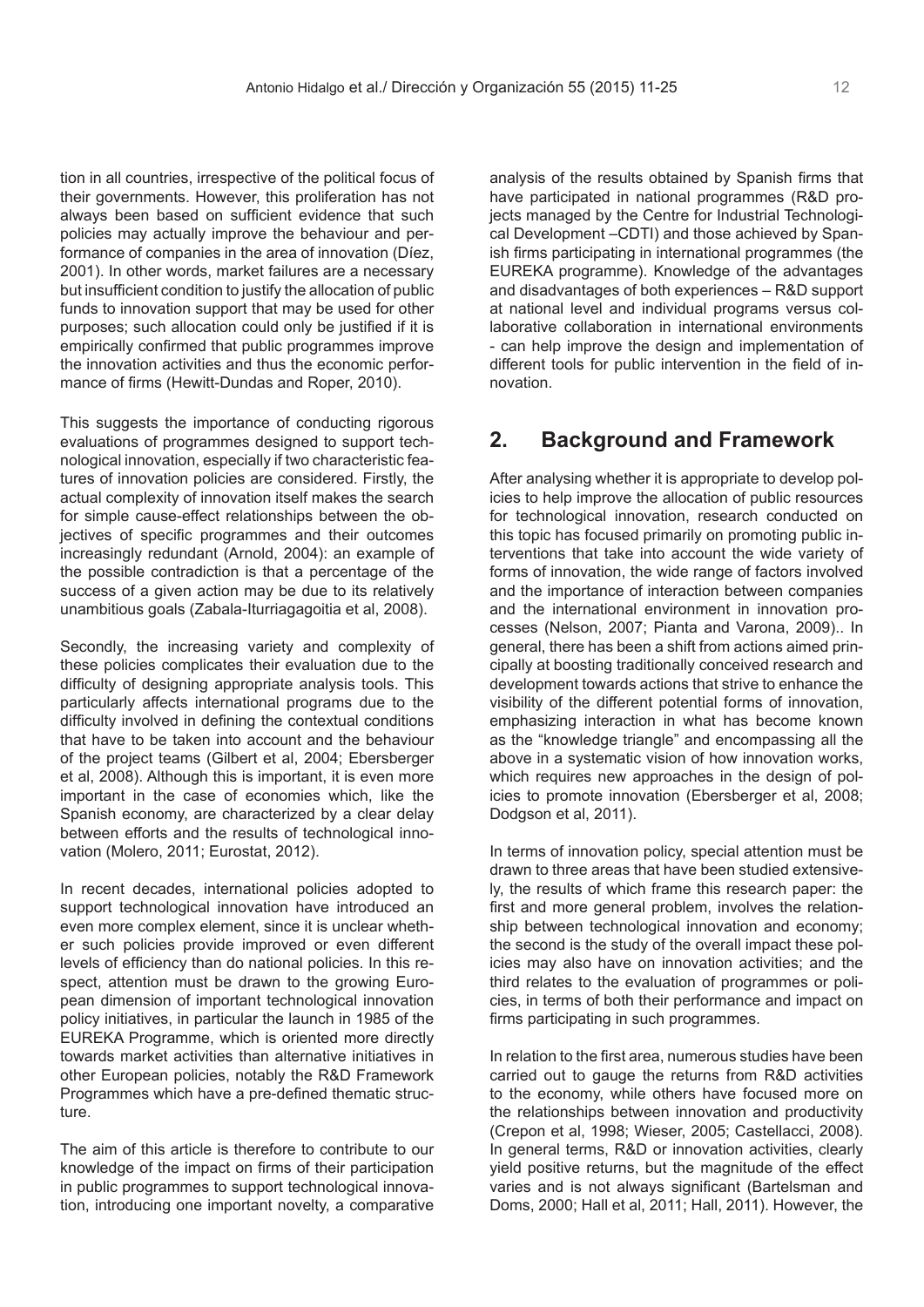relationship is influenced by different factors: some authors suggest that investment in knowledge may be a necessary but insufficient condition to produce results, and specifically highlight the existence of "venture capital" (Audretsch and Keilbach, 2008) or, more generally, the relationships between technological and social or institutional capacities (Fagerber and Srcholec, 2008). Some researchers have also considered the diminishing returns on R&D spending, which might be responsible for the phenomenon known as the "Nordic paradox": the apparent contradiction whereby countries which invest strongly in R&D seem only to achieve medium levels of growth in productivity (Lang, 2009).

The second area, which is more directly related to the subject of this paper, involves neoclassical studies that examine the relationship between the policies and innovation activities of firms, based on a market's failure to allocate resources to innovation (Dodgson et al, 2011). Numerous studies have focused on the impact of incentives for private R&D and resources allocated by companies, but these studies have not examined any specific policy or programme in depth. The aim of these studies was to determine whether an additional positive impact was achieved whereby such incentives prompted companies to allocate more resources, or whether this had some type of substitution effect, i.e. companies offset the allocation of more public resources with lower contributions of their own capital. Although this type of additionality effect has been most commonly studied, other types of additionality can be identified, for example the obtainment of more patents or more new products and processes (the results of innovation) or the achievement of better economic results by companies.

In terms of incentives to encourage firms to engage in R&D activities, the two most commonly analysed incentives are direct aid and tax incentives. In the case of direct aid many studies have been published which coincide in finding that there is a positive additionality of resources that favours firms who allocate resources to R&D (Arvanitis et al, 2002; Almus and Czarnitzki, 2003; Guellec and Van Pottelsberghe, 2003; Duguet, 2004; Görg and Strobl, 2007; Aerts and Schmidt, 2008; González and Pazo, 2010), although the magnitude of the effect is open to debate and sometimes the effect is actually the substitution of private resources by public resources. Abundant research has also been conducted on the impact tax incentives have on the R&D activities of firms and the findings are similar: tax incentives have a positive influence on the R&D activity of firms, in terms of either the decision to start such activity or to step up existing efforts (David et al, 2000; Wallsten, 2000; Hall and Van Reenen, 2000; Marra, 2004, 2006). There are some discrepancies in results in terms of the

type and magnitude of the effects studied, but in the case of Spain, the existing literature is relatively consistent (Buson et al, 2010; González and Pazo, 2010).

The third area of interest is the study of the evaluation of specific policies or programmes designed to support technological innovation. This evaluation becomes more necessary as it recognizes the "trial and error" nature of many policies that need feedback from evaluations in order to refine their approaches and instruments (Metcalfe and Georghiu, 1997). In spite of this, research in this area is hardly encouraging (Kette et al, 2000); hence, further evaluations are required in order to acquire objective information on the results of technological innovation policies and obtain feedback on policy design, the analysis of results and the redesigning of these policies, taking into account on-going institutional changes (Georghiou, 1997; Nelson, 2007). However, a distinction must be made between studies that focus on analysing the rationality of programmes or their terms of governance and execution (Cimolli et al, 2006) from others, such as those examined here, which focus on measuring the specific results of firms that have participated in such programmes.

### **EUREKA Programme**

EUREKA was founded in 1985 to challenge the increasing migration of R&D and industrial innovation to Asian and North-American countries. Its aim is to promote international, market-oriented research and innovation through the support to small and medium-sized enterprises, large industry, universities and research institutes. Through EUREKA, these organisations are introducing new products, processes and services to market, helping make Europe economically strong and socially sound. Financing is variable and decisions about supporting participants depend solely on each country.

EUREKA currently consists of 38 member countries with a wide European geographical spread. After 25 years, 1.300 projects have been completed, with a total value of over €14 billion. Two-thirds of the participants are firms and 40% are small and medium enterprises. The EUREKA mechanism, with its flexibility and lack of bureaucracy, closely matches the requirements of European industry (Georghiou, 1998).

EUREKA carries out its own evaluation system through periodic reviews. In the period 1992-1993 Eureka had its first major evaluation, involving teams from 14 countries working together and carrying out a survey of all the participants (Georghiou and Roessner, 2000). According to Luukkonen (2002), this evaluation influenced evaluation traditions in Europe. However, as well as its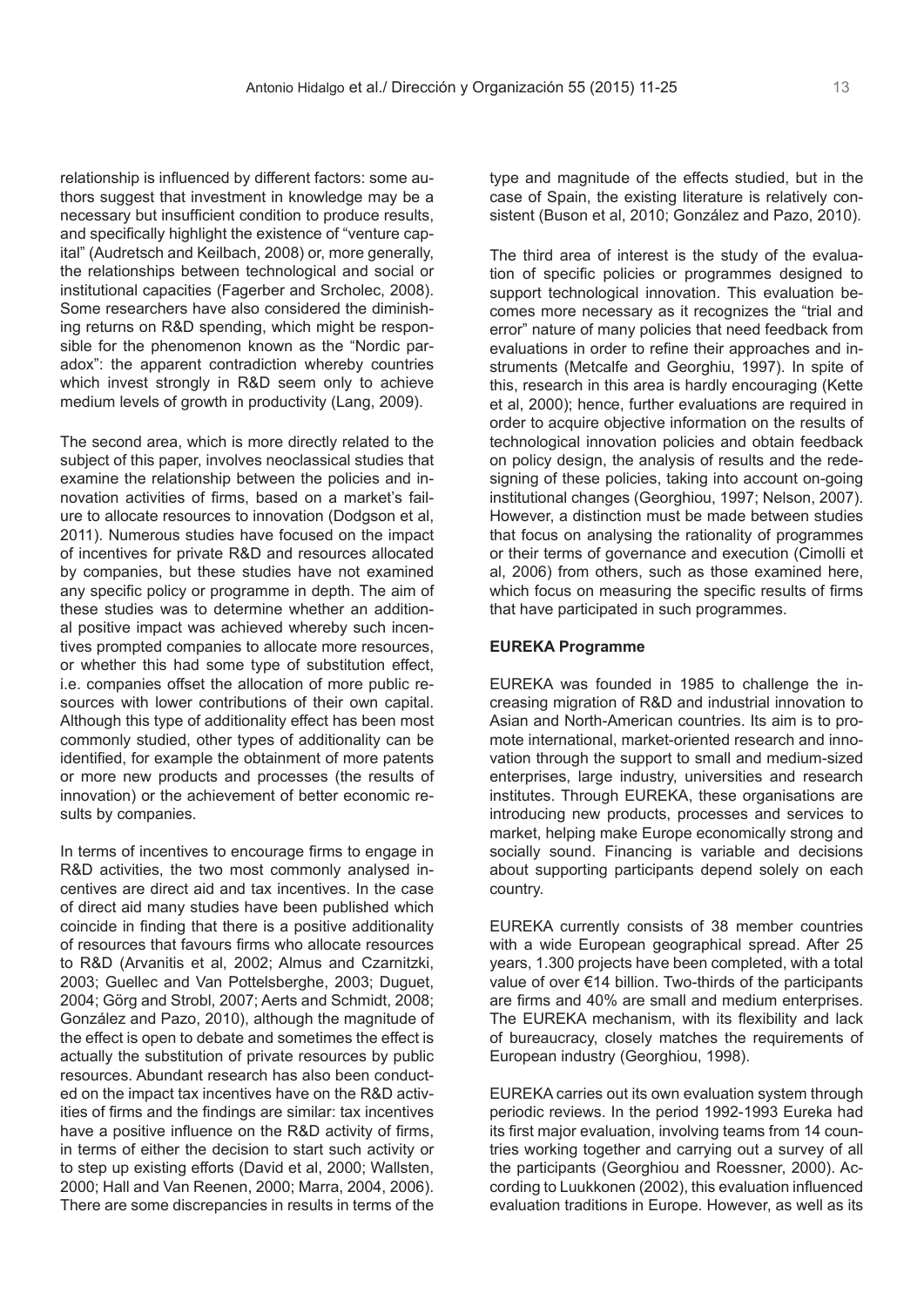internal evaluations, EUREKA has been the focus of several analyses:

- Fölster (1995) hypothesizes that given that EURE-KA projects require cooperation but do not require result-sharing agreements, the likelihood of cooperation is lower.
- Barañano (1995) suggests that Spanish EUREKA participants see the improvement of the organization's public image as one of the most important features of the programme.
- Georghiou (2001) points out that EUREKA began with major projects but there was then a decline as a result of its divergence with national innovation policies.
- Marín and Siotis (2008) suggest that EUREKA serves the purpose for which it was designed, namely to correct the market failures associated with the generation of economically valuable knowledge.
- Bayona-Sáez and García-Marco (2010) demonstrate that participation in a EUREKA project has a positive effect on a firm's performance in both the manufacturing and non-manufacturing sectors, which is in accordance with results from Benfratello and Sembenelli (2002) which also highlight an increase in labour productivity and price-cost margins for participants. They also find that there is a one year lag between project completion and performance improvements.

But it is important to take into account the fact that even though the results presented are mainly positive, continuous assessments and even different research might not only identify weaknesses of the programme, but also provide the information necessary for adaptations and changes in the initiative's characteristics.

### **CDTI Projects**

The CDTI (Centre for Industrial Technological Development) is a public entity that promotes research, development and technological innovation Spain. It strives to enhance the competitiveness of Spanish companies, improving their technological level by evaluating and funding research, development and technological innovation projects.

The main features of these R&D projects are that they seek to develop new industrial processes or products, are applied research projects and are based on the development of new technologies in companies.

Few studies have attempted to evaluate the effectiveness of R&D projects financed by the CDTI. However, some have focused on this objective, notably the study by Molero and Buesa (1997), who presented the results of a survey on technological innovation in 1354 Spanish companies participating in these types of projects in the period 1984- 1995. The study analysed data about the international activity of these companies, their competitive position, the resources they allocated to innovation and the organisation of the technology creation process, their results and how these were achieved. Molero and Buesa (1998), based on the same survey, analysed effects of the company projects financed by CDTI and attempted to measure the importance of financial support for Spanish industrial companies. Busom (2000) used data about companies that received CDTI aid in 1988 and compared its impact with data from other innovative companies that did not receive such support. The author reported that public support generally boosted private initiatives and small firms were better able to participate in programmes. Lastly, Huergo and Trenado (2008) analysed the key factors that determine the likelihood of companies applying for soft loans from the CDTI to finance their R&D projects and this agency's decisions and selection of beneficiaries of such loans. These factors focus on the company's ability to carry out research (budget, technical development capacity, degree of innovation of the project and the potential for exploiting and marketing results).

# **3. Methodology and Variables**

The analysis was carried out using two databases provided by the CDTI containing information on all the companies in both groups: one containing the data of Spanish firms participating in the EUREKA programme in 2000-2006 (EUREKA companies),and another containing the data of Spanish firms participating in CDTI projects in the same period (CDTI companies). 264 firms participated in EUREKA programme and 2,888 companies in CDTI projects.

In terms of size, an initial descriptive analysis revealed that most companies were small and medium-sized enterprises and its percentage was higher among the CDTI companies (85%) than the EUREKA firms (73%). In terms of sectoral distribution, industrial companies accounted for the largest percentage in both groups and were particularly high among CDTI companies (63%). The percentage of service sector companies is larger in the EUREKA (42%) than in the CDTI group (33%), and in both groups primary sector companies accounted for a very small percentage of the total (Figure 1).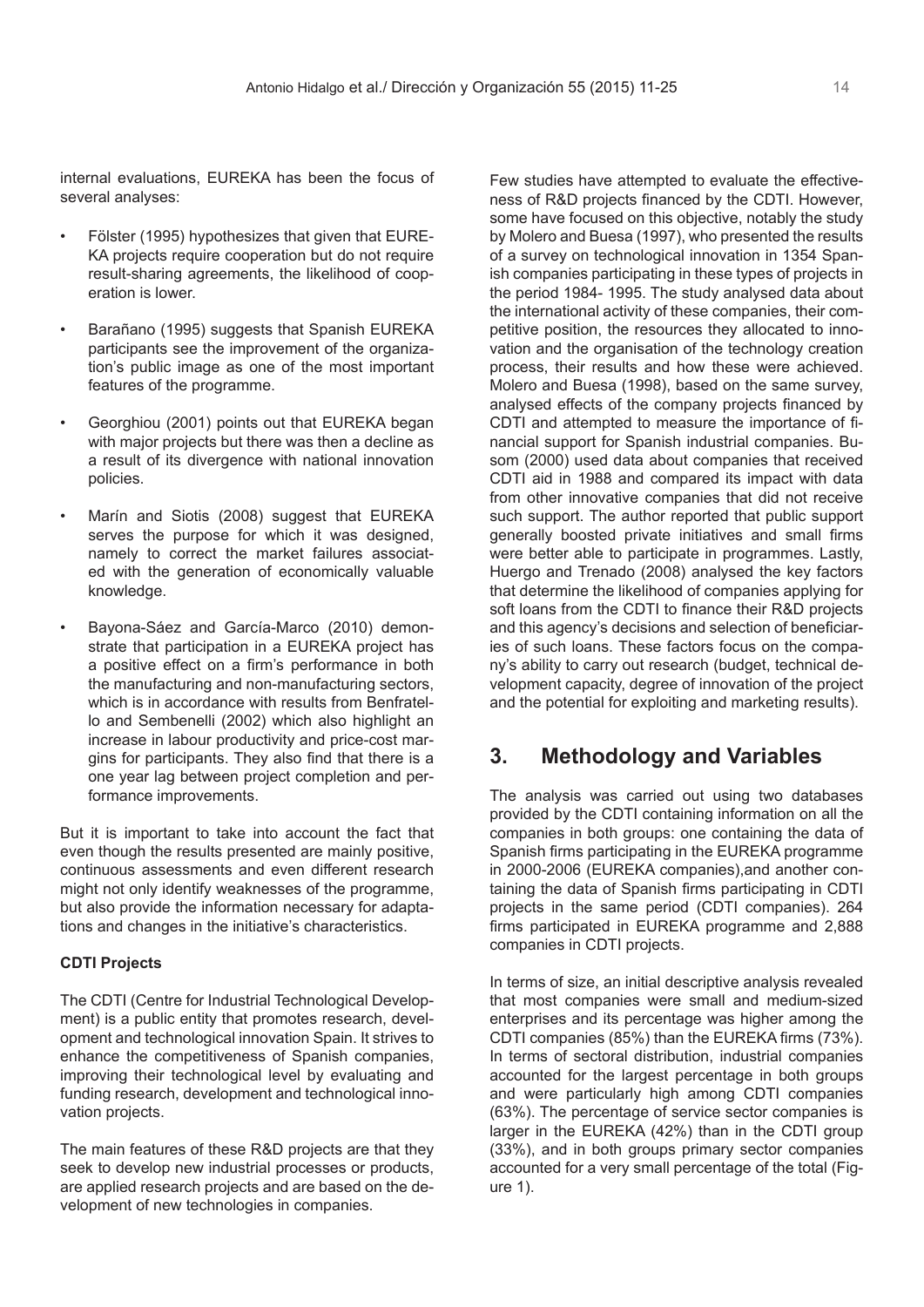

**Figure 1**. Sample distribution

The variables used in the analysis were grouped into two specific areas: economic variables and variables relating to the technological innovation capacity of the firm. The economic variables were total assets, sales, number of employees and added value. The technological variables were total R&D expenditure, spending on patent applications and spending on computer software. The analysis period was 1998-2008, three years before and three years after the companies participated in the corresponding projects.

The data for carrying out the analyses was obtained from the SABI database (Iberian Balance Sheets Analysis System). Economic and technological information was extracted from this database for 235 of the 264 EUREKA companies and 2,650 of the 2,888 companies that participated in CDTI projects. The firms that participated in both programmes were not taking into account.

This information was used to develop five indicators (two economic and three technological) for these companies:

- Economic indicators: return on assets (ROA), defined as earnings before taxes divided by total assets, and labour productivity (LP), measured as added value for employment.
- Technological indicators: weight of R&D on added value (R&D/AV), weight of patent applications on added value (PAT/AV) and software on added value (AI/AV). The latter indicator brought another perspective to the impact analysis, namely the impact of participation in aid programmes on the

incorporation of information and communication technologies (ICT) in companies. This aspect is particularly important for Spanish firms given the relative delay of the Spanish economy in the use of ICT in the production and management of firms.

In order to compare the results of firms before and after their participation in the corresponding programme, two statistical tests were performed for related samples: a parametric test (t in differences), and a non-parametric test (Wilcoxon test), comparing the situation of companies before the completion of the projects (up to three years before) with the results obtained after their completion (up to three years later).

Parametric tests assume a normal distribution and if this assumption is not rejected, these tests are deemed to be more robust than non-parametric tests (Hair et al, 2010). Given the large number of observations for each variable, it was possible to accept this assumption (central limit theorem). However, a non-parametric test was also conducted and, although less robust, it was not based on any specific distribution assumption. The results for the EUREKA and CDTI companies in both tests yielded very similar conclusions.

The analysis allowed to identify the indicators in which significant differences were observed in the behaviour of companies after their participation in the different programmes. In addition to the analysis of companies as a whole, other comparisons were made differentiating by size and sector of activity.

## **4. Main Results**

### **Descriptive Analysis**

An initial descriptive analysis of the variables in the year of project completion revealed that the EUREKA companies displayed higher average returns on assets (ROA) and expenditure on patent applications and software than the CDTI firms. However, these companies presented higher labour productivity, while R&D effort was very similar in both groups (Table 1).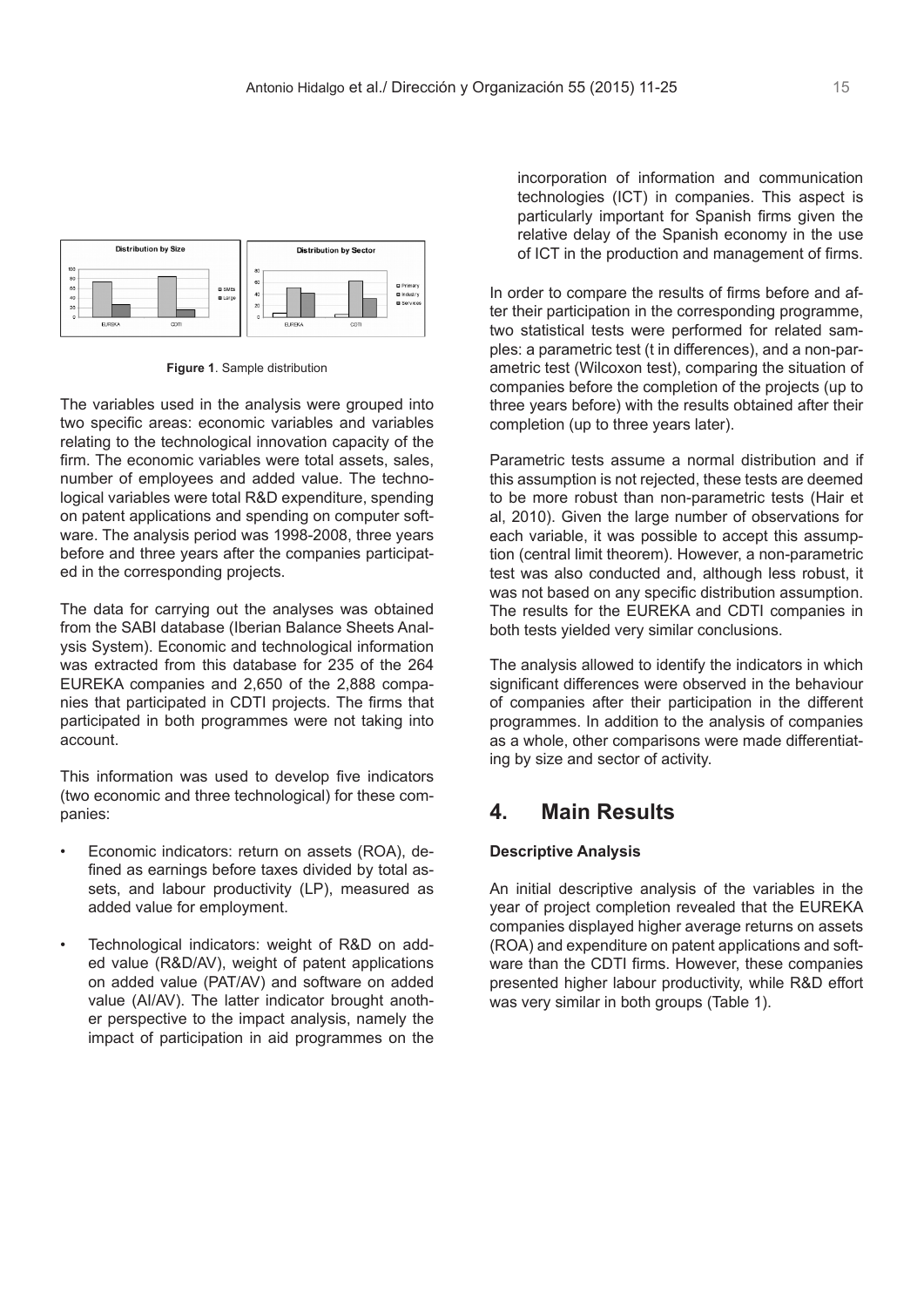|               |                  | <b>ROA</b> | <b>PL</b> | R&D/AV | PAT/AV | AI/AV |
|---------------|------------------|------------|-----------|--------|--------|-------|
| <b>EUREKA</b> | Mean             | 4.73       | 4.73      | 32.05  | 6.80   | 7.30  |
|               | Standard<br>dev. | 14.46      | 3.16      | 39.60  | 26.19  | 17.82 |
| <b>CDTI</b>   | Mean             | 1.64       | 5.68      | 32.53  | 2.08   | 3.68  |
|               | Standard<br>dev. | 15.54      | 7.43      | 27.15  | 6.36   | 4.33  |

**Table 1**. Descriptive analysis (total firms)

The analysis by company size showed that EUREKA companies (both large firms and SMEs) achieved higher returns on assets (ROA) than CDTI companies, and these returns were particularly high in large EUREKA companies (with a value of 9.36). The same trend was observed in the expenditure on patent applications and

software variables, irrespective of company size. In contrast, labour productivity was greater in CDTI companies, while the impact of R&D expenditure depended on company size; the impact was greater in large EU-REKA companies and CDTI SMEs, the highest value being observed in smaller companies (Table 2).

|  | <b>Table 2.</b> Descriptive analysis (firms by size) |  |  |  |
|--|------------------------------------------------------|--|--|--|
|--|------------------------------------------------------|--|--|--|

|                        |               |                  | <b>ROA</b> | <b>PL</b> | R&D/AV | PAT/AV | AI/AV |
|------------------------|---------------|------------------|------------|-----------|--------|--------|-------|
| Large                  | <b>EUREKA</b> | Mean             | 9.36       | 4.74      | 26.49  | 3.51   | 4.06  |
| Companies              |               | Standard<br>dev. | 12.52      | 2.93      | 20.18  | 6.91   | 4.31  |
|                        | <b>CDTI</b>   | Mean             | 2.33       | 5.91      | 15.44  | 0.98   | 3.20  |
|                        |               | Standard<br>dev. | 12.21      | 11.28     | 19.63  | 1.55   | 3.62  |
| <b>SME<sub>s</sub></b> | <b>EUREKA</b> | Mean             | 3.08       | 4.73      | 35.07  | 8.39   | 8.81  |
|                        |               | Standard<br>dev. | 14.78      | 3.25      | 47.06  | 31.61  | 21.29 |
|                        | <b>CDTI</b>   | Mean             | 1.47       | 5.63      | 37.30  | 2.31   | 3.83  |
|                        |               | Standard<br>dev. | 16.25      | 6.16      | 43.33  | 6.96   | 4.54  |

Finally, the analysis by sector of activity revealed that the main differences between the two groups appeared in primary sector companies in relation to returns on assets (ROA) and software expenditure, with EUREKA companies presenting higher values. CDTI companies presented much higher values in terms of R&D effort.

In the industrial sector, the main difference observed was the high ROA of EUREKA companies.

 Finally, EUREKA service sector companies presented much higher average expenditure on software than CDTI firms (Table 3).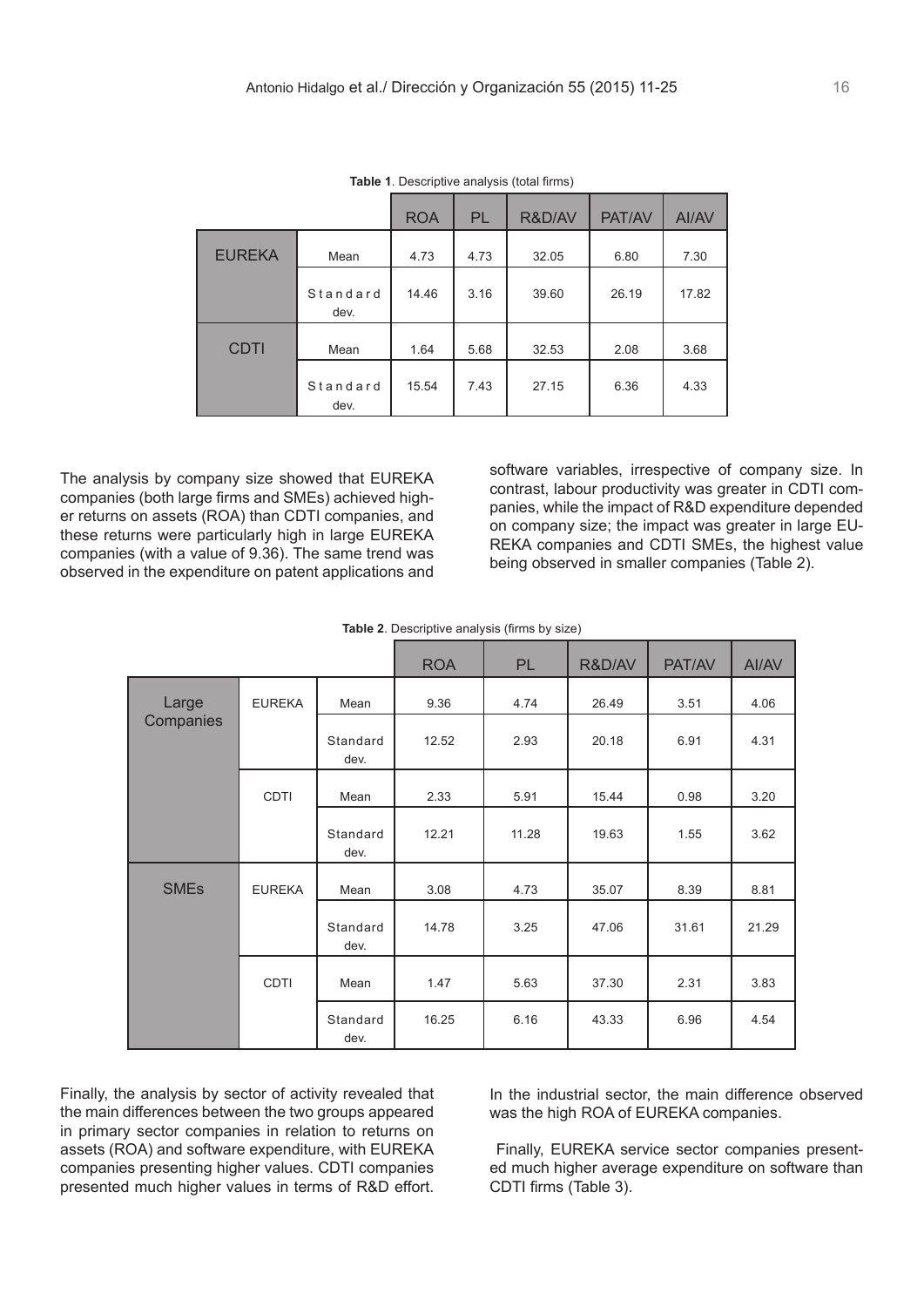|            |               |                  | <b>ROA</b> | <b>PL</b> | R&D/AV | PAT/AV | AI/AV |
|------------|---------------|------------------|------------|-----------|--------|--------|-------|
| Primary    | <b>EUREKA</b> | Mean             | 6.02       | 4.48      | 1.74   | 1.73   | 7.12  |
| sector     |               | Standard<br>dev. | 7.11       | 4.03      | 2.06   | 3.40   | 9.10  |
|            | CDTI          | Mean             | 1.53       | 5.22      | 15.25  | 1.03   | 1.06  |
|            |               | Standard<br>dev. | 1.11       | 4.33      | 23.25  | 0.90   | 0.65  |
| Industrial | <b>EUREKA</b> | Mean             | 7.34       | 5.35      | 31.41  | 3.58   | 3.63  |
| sector     |               | Standard<br>dev. | 12.04      | 2.73      | 26.02  | 6.15   | 3.23  |
|            | CDTI          | Mean             | 1.14       | 5.81      | 32.63  | 2.22   | 3.78  |
|            |               | Standard<br>dev. | 17.12      | 8.72      | 137.67 | 6.99   | 4.52  |
| Service    | <b>EUREKA</b> | Mean             | 1.12       | 4.12      | 39.09  | 1.33   | 9.51  |
| sector     |               | Standard<br>dev. | 7.53       | 3.40      | 61.97  | 1.83   | 9.23  |
|            | CDTI          | Mean             | 2.40       | 5.37      | 39.79  | 1.78   | 3.47  |
|            |               | Standard<br>dev. | 11.98      | 4.37      | 51.01  | 2.81   | 3.65  |

**Table 3**. Descriptive analysis (firms by sector)

### **Statistical Analysis**

As explained, the aim of the statistical analysis is to determine whether significant differences in economic and technological aspects were observed in the companies after the completion of their projects. The time elapsing until the impacts were noticeable was also analysed comparing the existing situation three years before the end of the project with that after three years of the project completion (it was expected that if the programmes had an impact on business performance, these results would not be immediate). Tables 4 to 9 show the results statistically significant at the 10% level in both parametric and non-parametric tests.

Tables 4 and 5 present the results of the difference-in-means test on the technological and economic indicators for all firms participating in both programmes. The binomial indicates the time when a significant difference was observed, where i was the project completion year, and the negative or positive numbers the years before or after the completion of the project. For

example, the binomial (i-1, i+1) would indicate the observation of a significant difference between the values of the analysed variable one year before and one year after the completion of the project.

It was generally observed that after the completion of the projects, the differences in technological results were more significant in the CDTI companies than in the EUREKA companies (Table 4). In terms of R&D effort, the effects were observed in both programmes in the year of completion of the project, but sooner in EUREKA companies (significant difference within two years ago) than in CDTI companies, where the impact was observed within three years. As regards the other technological variables, in patent applications significant differences were only observed in CDTI companies and the effect on patents was not observed until two years after completion of the project, which is consistent with the time required to develop and publish patents. Significant differences were observed regarding the impact on software in the year of completion of the project in CDTI firms. In other words, the most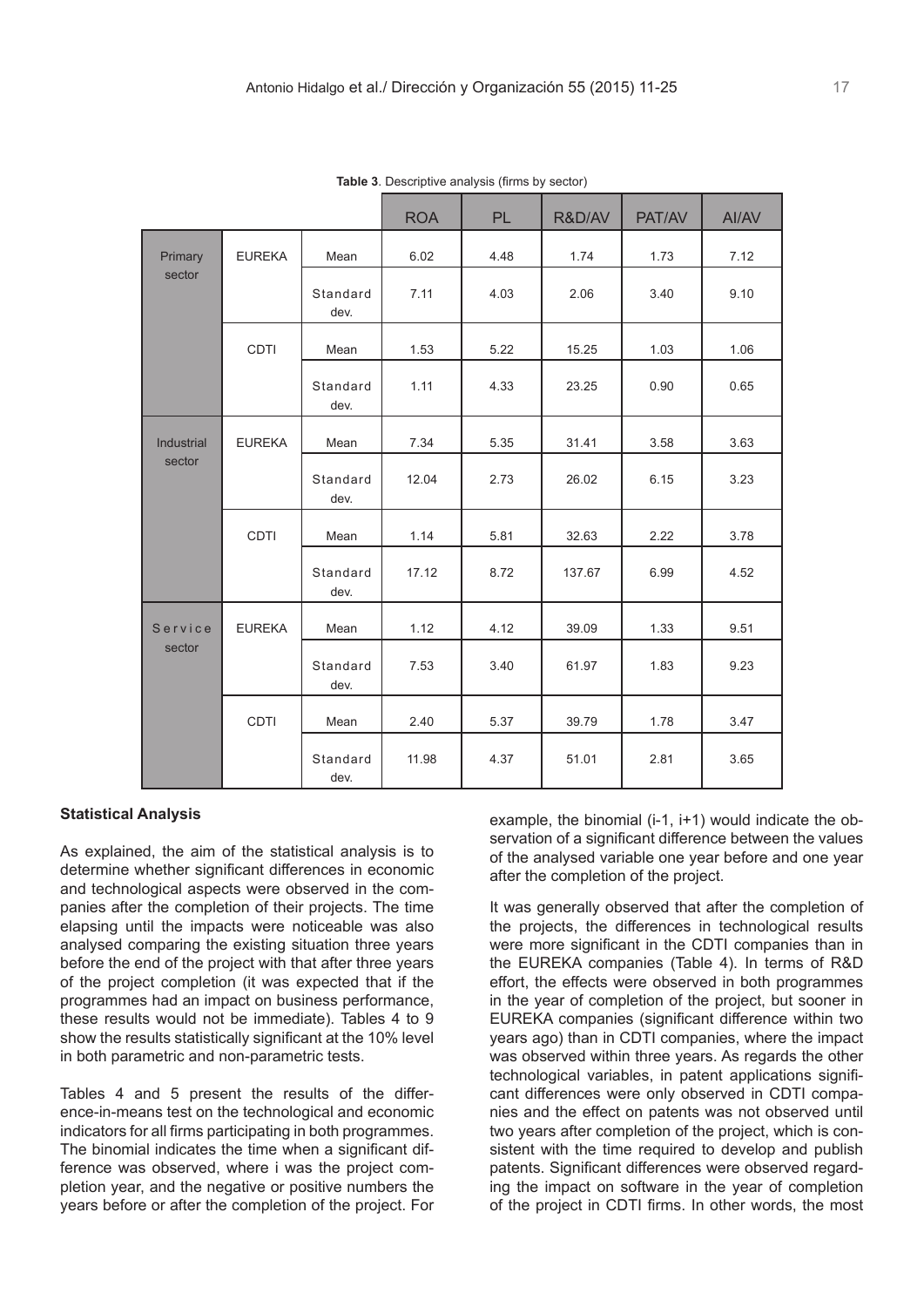immediate effect was observed in relation to the introduction of ICT as a sign of modernisation, while results in other technological areas were obtained much later.

**Table 4**. Tests on mean differences for technological indicators (total firms)

Parametric Test ( t in differences for related samples)

|        |                                     | <b>EUREKA</b>                | <b>CDTI</b>                    |
|--------|-------------------------------------|------------------------------|--------------------------------|
| R&D/AV | Year of impact<br>t Student<br>Sign | $(i-2, i)$<br>2.148<br>0.041 | $(i-3, i)$<br>2.123<br>0.042   |
| PAT/AV | Year of impact<br>t Student<br>Sign |                              | $(i-l, i+2)$<br>1.781<br>0.079 |
| AI/AV  | Year of impact<br>t Student<br>Sign |                              | $(i-2, i)$<br>2.569<br>0.011   |

Non-parametric Test (Wilcox test)

|        |                             | <b>EUREKA</b>                | <b>CDTI</b>                  |
|--------|-----------------------------|------------------------------|------------------------------|
| R&D/AV | Year of impact<br>Z<br>Sign | $(i-2, i)$<br>2.931<br>0.041 | $(i-3, i)$<br>2.582<br>0.010 |
| PAT/AV | Year of impact<br>Z<br>Sign |                              |                              |
| AI/AV  | Year of impact<br>Z<br>Sign |                              | $(i-l, i)$<br>2.743<br>0.006 |

The analysis of the economic variables (Table 5) showed that productivity diminish significantly at the end of the project in CDTI companies, while in EU-REKA companies a significant and positive difference was observed one year after completion of the project. This result is coherent with the findings of Benfratello and Sembenelli (2002), who also reported a positive association between participation in the EURE-KA programme and labour productivity in a sample of 750 European manufacturing companies in the period 1992-1996. Meanwhile, significant differences were observed in returns on assets (ROA) in CDTI companies after completion of the project, which is consistent with the findings reported by Bayona and García

(2010) for a sample of 866 European companies in the period 1994-2003, although the positive influence on ROA was observed sooner (one year after the completion of the project).

#### **Table 5**. Tests on mean differences for economic indicators (total firms)

|            |                                     | <b>EUREKA</b>                  | <b>CDTI</b>                     |
|------------|-------------------------------------|--------------------------------|---------------------------------|
| <b>ROA</b> | Year of impact<br>t Student<br>Sign |                                | $(i, i+3)$<br>5.334<br>0.000    |
| PL         | Year of impact<br>t Student<br>Sign | $(i-l, i+1)$<br>1.951<br>0.053 | $(i-l, i)$<br>$-2.195$<br>0.028 |

Parametric Test ( t in differences for related samples)

#### Non-parametric Test (Wilcox test)

|            |                             | <b>EUREKA</b>                  | <b>CDTI</b>                  |
|------------|-----------------------------|--------------------------------|------------------------------|
| <b>ROA</b> | Year of impact<br>z<br>Sign |                                | $(i, i+1)$<br>4.135<br>0.000 |
| PL         | Year of impact<br>Z<br>Sign | $(i-l, i+1)$<br>1.730<br>0.084 |                              |

### **Analysis by Company Size**

Given the expected variability in the effects of the participation of companies in these programmes due to the specific characteristics of individual firms, the same analysis was performed differentiating companies by size.

As shown in Table 6, the differences in R&D effort were significant, irrespective of either company size or the group to which the firms belonged. This finding was consistent with one of the main objectives of both programmes: the promotion of technological innovation. In the case of large firms, a significant difference was observed in the year of completion of the project with respect to the situation two years earlier. However, the situation in small and medium-sized firms differed according to the type of programme: in companies participating in the EUREKA programme the effect was not observed until one year later and the difference was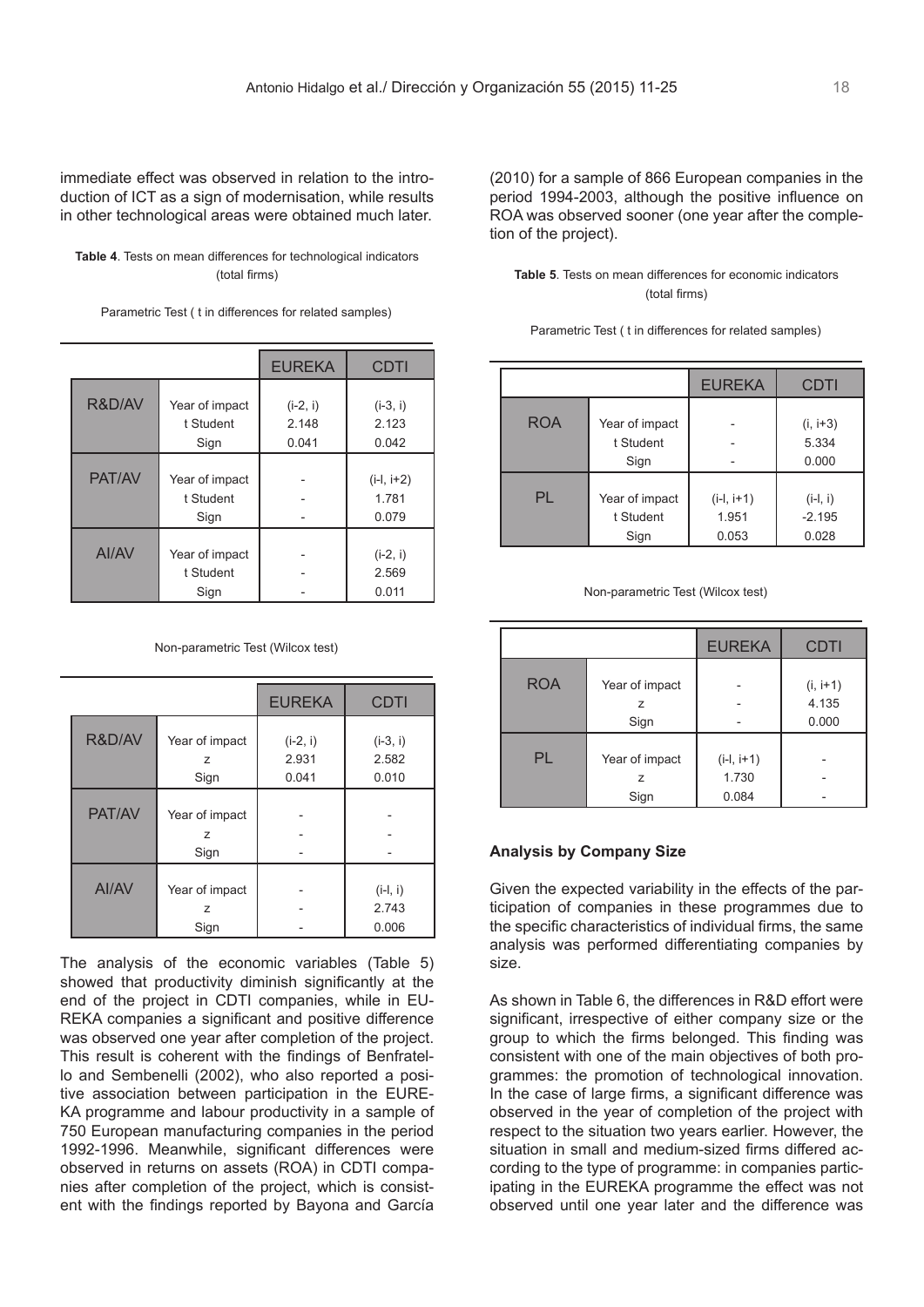significant compared to the situation two years before the end of the project, whereas in companies participating in the CDTI projects a significant difference was observed in the year of completion of the programme.

Significant differences were observed in spending on the incorporation of ICT software in the year of project completion in large companies participating in both types of projects and in small and medium-sized enterprises participating in CDTI projects. The non-parametric test showed also a significant difference in Eureka small and mediumsize firms the year of project completion. Finally, no significant differences were observed in terms of spending on patent applications.

**Table 6**. Test on mean differences for technological indicators (firms by size)

#### **LARGE COMPANIES**

Parametric Test ( t in differences for related samples)

|              |                                     | <b>EUREKA</b> | <b>CDTI</b> |
|--------------|-------------------------------------|---------------|-------------|
| R&D/AV       | Year of impact                      | $(i-2, i)$    | $(i, i+1)$  |
|              | t Student                           | 2.688         | 3.077       |
|              | Sign                                | 0.028         | 0.008       |
| PAT/AV       | Year of impact<br>t Student<br>Sign |               |             |
| <b>AI/AV</b> | Year of impact                      | $(i-2, i)$    | $(i-l, i)$  |
|              | t Student                           | 1.891         | 1.774       |
|              | Sign                                | 0.078         | 0.086       |

|              |                | <b>EUREKA</b> | <b>CDTI</b> |
|--------------|----------------|---------------|-------------|
|              |                |               |             |
| R&D/AV       | Year of impact | $(i-2, i)$    | $(i, i+1)$  |
|              | Z              | 2.073         | 2.947       |
|              | Sign           | 0.038         | 0.003       |
|              |                |               |             |
| PAT/AV       | Year of impact |               |             |
|              | z              |               |             |
|              | Sign           |               |             |
|              |                |               |             |
| <b>AI/AV</b> | Year of impact | $(i-2, i)$    | $(i-l, i)$  |
|              | Z              | 2.327         | 2.001       |
|              | Sign           | 0.020         | 0.045       |

## **SMEs**

Parametric Test ( t in differences for related samples)

|        |                                     | <b>EUREKA</b>                | <b>CDTI</b>                  |
|--------|-------------------------------------|------------------------------|------------------------------|
| R&D/AV | Year of impact<br>t Student<br>Sign | $(i-2, i)$<br>1.761<br>0.096 | $(i-3, i)$<br>1.882<br>0.070 |
| PAT/AV | Year of impact<br>t Student<br>Sign |                              |                              |
| AI/AV  | Year of impact<br>t Student<br>Sign |                              | $(i-2, i)$<br>2.146<br>0.035 |

#### Non-parametric Test (Wilcox test)

|        |                | <b>EUREKA</b> | CDTI       |
|--------|----------------|---------------|------------|
| R&D/AV |                |               |            |
|        | Year of impact | $(i-2, i)$    | $(i-3, i)$ |
|        | z              | 2.286         | 2.252      |
|        | Sign           | 0.022         | 0.024      |
|        |                |               |            |
| PAT/AV | Year of impact |               |            |
|        | z              |               |            |
|        | Sign           |               |            |
|        |                |               |            |
| AI/AV  | Year of impact | $(i-2, i)$    | $(i-2, i)$ |
|        | 7              | 2.915         | 3.283      |
|        | Sign           | 0.004         | 0.001      |

The analysis of the economic variables (Table 7) revealed significant differences in the eturns on assets (ROA) of large companies in both programmes. In the case of small and medium-sized firms, significant differences were only observed in the companies participating in CDTI projects after the completion of the project. The productivity variable had a positive impact in EUREKA and CDTI small and medium-sized companies but a negative effect in CDTI large companies, according to the parametric test.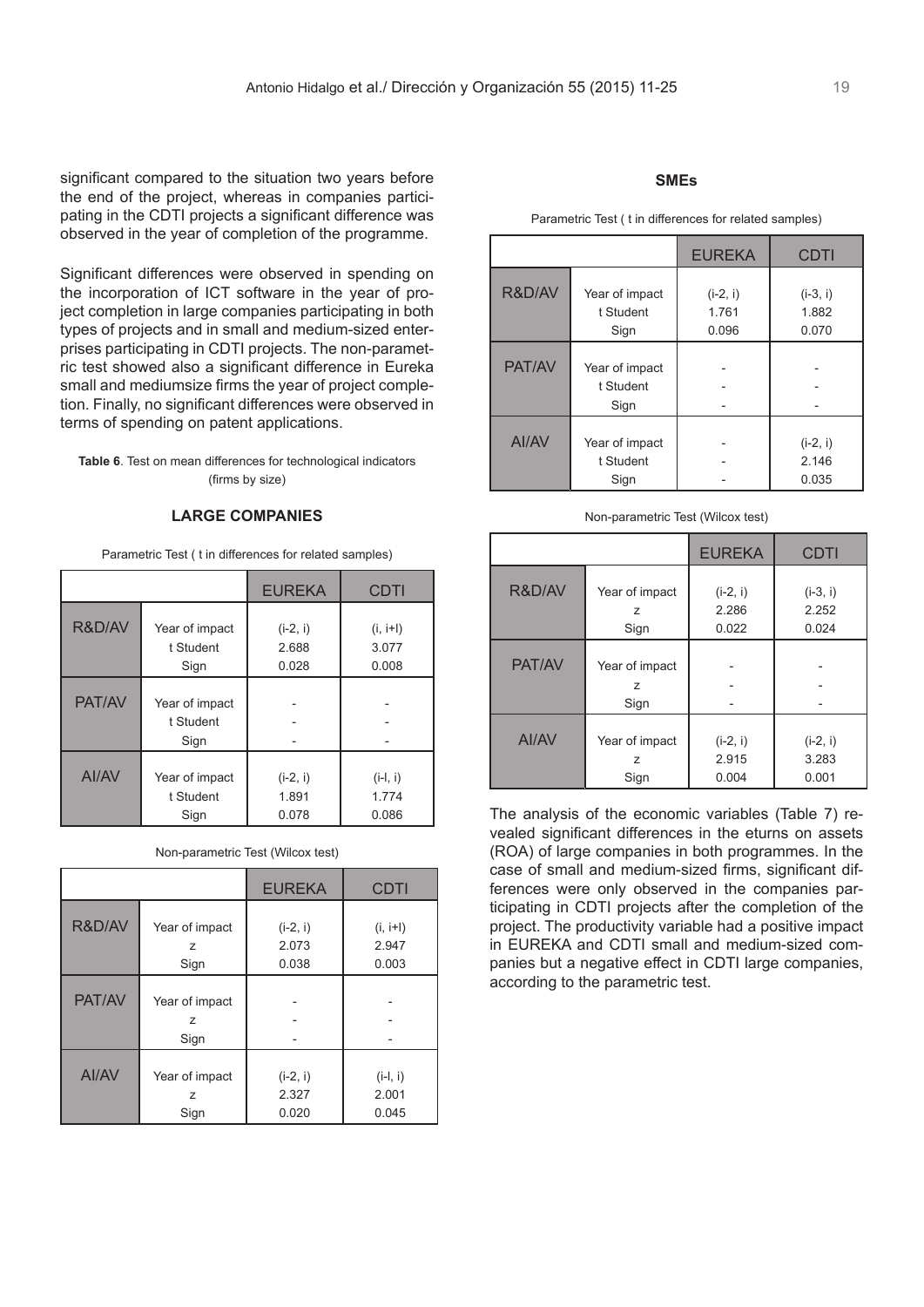**Table 7**. Tests on mean differences for economic indicators (firms by size)

#### **LARGE COMPANIES**

Parametric Test ( t in differences for related samples)

|            |                                     | <b>EUREKA</b>                | <b>CDTI</b>                       |
|------------|-------------------------------------|------------------------------|-----------------------------------|
| <b>ROA</b> | Year of impact<br>t Student<br>Sign | $(i, i+1)$<br>2.047<br>0.047 | $(i-2, i)$<br>3.232<br>0.001      |
| PL         | Year of impact<br>t Student<br>Sign |                              | $(i-1, i+1)$<br>$-1.730$<br>0.085 |

|            |                                          | <b>EUREKA</b>                | <b>CDTI</b>                  |
|------------|------------------------------------------|------------------------------|------------------------------|
| <b>ROA</b> | Year of impact<br>z<br>Sign              | $(i, i+2)$<br>2.475<br>0.013 | $(i-2, i)$<br>4.41<br>0.000  |
| PL         | Year of impact<br>$\overline{z}$<br>Sign |                              | $(i-1, i)$<br>1.741<br>0.082 |

### **SMEs**

Parametric Test ( t in differences for related samples)

|            |                                     | <b>EUREKA</b>                  | <b>CDTI</b>                  |
|------------|-------------------------------------|--------------------------------|------------------------------|
| <b>ROA</b> | Year of impact<br>t Student<br>Sign |                                | $(i, i+3)$<br>4.600<br>0.001 |
| PL         | Year of impact<br>t Student<br>Sign | $(i-1, i+1)$<br>2.124<br>0.036 | $(i-1, i)$<br>0.303<br>0.032 |

| Non-parametric Test (Wilcox test) |  |  |  |
|-----------------------------------|--|--|--|
|-----------------------------------|--|--|--|

|            |                     | <b>EUREKA</b>         | <b>CDTI</b>         |
|------------|---------------------|-----------------------|---------------------|
| <b>ROA</b> | Year of impact<br>z |                       | $(i, i+1)$<br>3.311 |
|            | Sign                |                       | 0.001               |
| PL         | Year of impact<br>7 | $(i-1, i+1)$<br>1.862 | $(i-1, i)$<br>3.160 |
|            | Sign                | 0.063                 | 0.002               |

### **Analysis by Sector**

The analysis was also elaborated taking into account the three main economic sectors; a higher disaggregation was not possible because in many cases the number of Eureka firms was too small when the disaggregation is higher. The analysis differentiated by sector revealed no significant differences in terms of the technological impact in primary sector companies in either of the two groups (Table 8). In contrast, significant differences were observed in industrial companies belonging to both groups at the end of the project, in terms of both R&D effort and software expenditure, compared with the situation in previous years. Significant differences in spending on patent applications were only observed in CDTI companies three years after completion of the project.

Finally, no impact was observed in service sector EUREKA companies after their participation in the programme. Significant differences were observed, however, in R&D spending in CDTI companies two years after completion of the project compared with the efforts made during the years of project development. Significant differences in the incorporation of ICT through spending on software were observed in the year of completion of the project, thus confirming previous findings reported in the general study.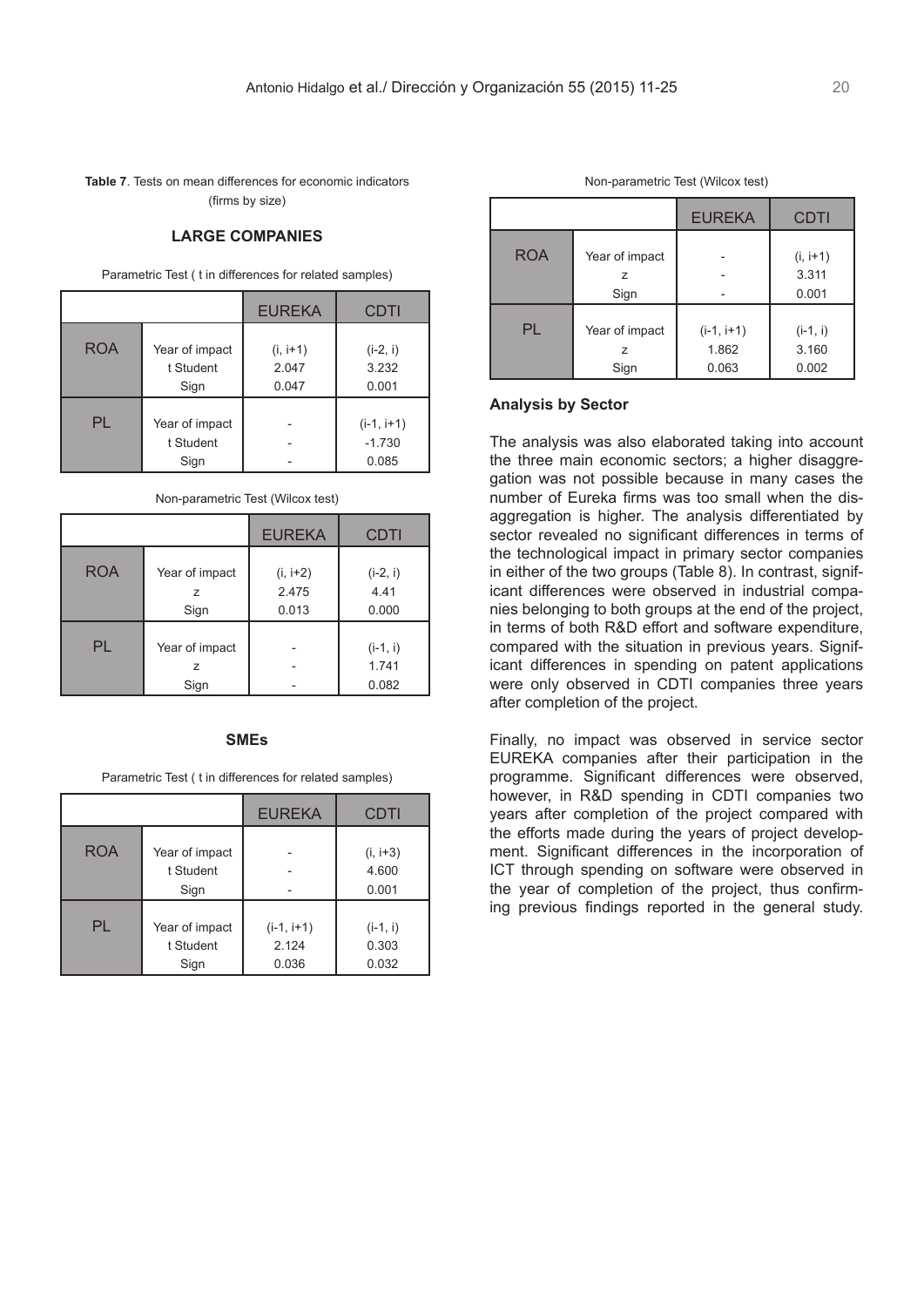**Table 8**. Tests on mean differences for technological indicators (firms by sector)

#### **Primary sector**

Parametric Test ( t in differences for related samples)

|        |                                     | <b>EUREKA</b> | <b>CDTI</b> |
|--------|-------------------------------------|---------------|-------------|
| R&D/AV | Year of impact<br>t Student<br>Sign |               |             |
| PAT/AV | Year of impact<br>t Student<br>Sign |               |             |
| Al/AV  | Year of impact<br>t Student<br>Sign |               |             |

#### Non-parametric Test (Wilcox test)

|        |                | <b>EUREKA</b> | <b>CDTI</b> |
|--------|----------------|---------------|-------------|
|        |                |               |             |
| R&D/AV | Year of impact |               |             |
|        | Z              |               |             |
|        | Sign           |               |             |
|        |                |               |             |
| PAT/AV | Year of impact |               |             |
|        | Z              |               |             |
|        | Sign           |               |             |
|        |                |               |             |
| AI/AV  | Year of impact |               |             |
|        | z              |               |             |
|        | Sign           |               |             |

#### **Industrial sector**

Parametric Test ( t in differences for related samples)

|        |                                     | <b>EUREKA</b> | CDTI                         |
|--------|-------------------------------------|---------------|------------------------------|
| R&D/AV | Year of impact                      | $(i-2, i)$    | $(i-3, i)$                   |
|        | t Student                           | 3.52          | 2.102                        |
|        | Sign                                | 0.003         | 0.045                        |
| PAT/AV | Year of impact<br>t Student<br>Sign |               | $(i, i+3)$<br>1.946<br>0.057 |
| AI/AV  | Year of impact                      | $(i-2, i)$    | $(i-2, i)$                   |
|        | t Student                           | 2.459         | 2.114                        |
|        | Sign                                | 0.02          | 0.037                        |

|        |                                          | <b>EUREKA</b>                | <b>CDTI</b>                  |  |
|--------|------------------------------------------|------------------------------|------------------------------|--|
| R&D/AV | Year of impact<br>Z<br>Sign              | $(i-2, i)$<br>2.864<br>0.004 | $(i-3, i)$<br>2.649<br>0.008 |  |
| PAT/AV | Year of impact<br>$\overline{z}$<br>Sign |                              | $(i, i+3)$<br>3.137<br>0.002 |  |
| AI/AV  | Year of impact<br>Z<br>Sign              | $(i-2, i)$<br>2.234<br>0.025 | $(i-2, i)$<br>3.543          |  |

#### **Service sector**

Parametric Test ( t in differences for related samples)

|        |                | <b>EUREKA</b> | <b>CDTI</b>  |
|--------|----------------|---------------|--------------|
| R&D/AV | Year of impact |               | $(i-1, i+2)$ |
|        | t Student      |               | 2.336        |
|        | Sign           |               | 0.052        |
|        |                |               |              |
| PAT/AV | Year of impact |               |              |
|        | t Student      |               |              |
|        | Sign           |               |              |
|        |                |               |              |
| AI/AV  | Year of impact |               | $(i-2, i)$   |
|        | t Student      |               | 2.238        |
|        | Sign           |               | 0.037        |

#### Non-parametric Test (Wilcox test)

|        |                | <b>EUREKA</b> | <b>CDTI</b>  |
|--------|----------------|---------------|--------------|
| R&D/AV |                |               |              |
|        | Year of impact |               | $(i-1, i+2)$ |
|        | $\overline{z}$ |               | 2.761        |
|        | Sign           |               | 0.006        |
|        |                |               |              |
| PAT/AV | Year of impact |               |              |
|        | Z              |               |              |
|        | Sign           |               |              |
|        |                |               |              |
| AI/AV  | Year of impact | $(i-2, i)$    | $(i-2, i)$   |
|        | $\overline{z}$ | 2.101         | 3.615        |
|        | Sign           | 0.036         |              |

In terms of economic results (Table 9), significant differences in the returns on assets (ROA) were observed sooner in the EUREKA companies than in the CDTI companies in all three sectors. In terms of labour productivity, no impact was observed in primary sector

#### Non-parametric Test (Wilcox test)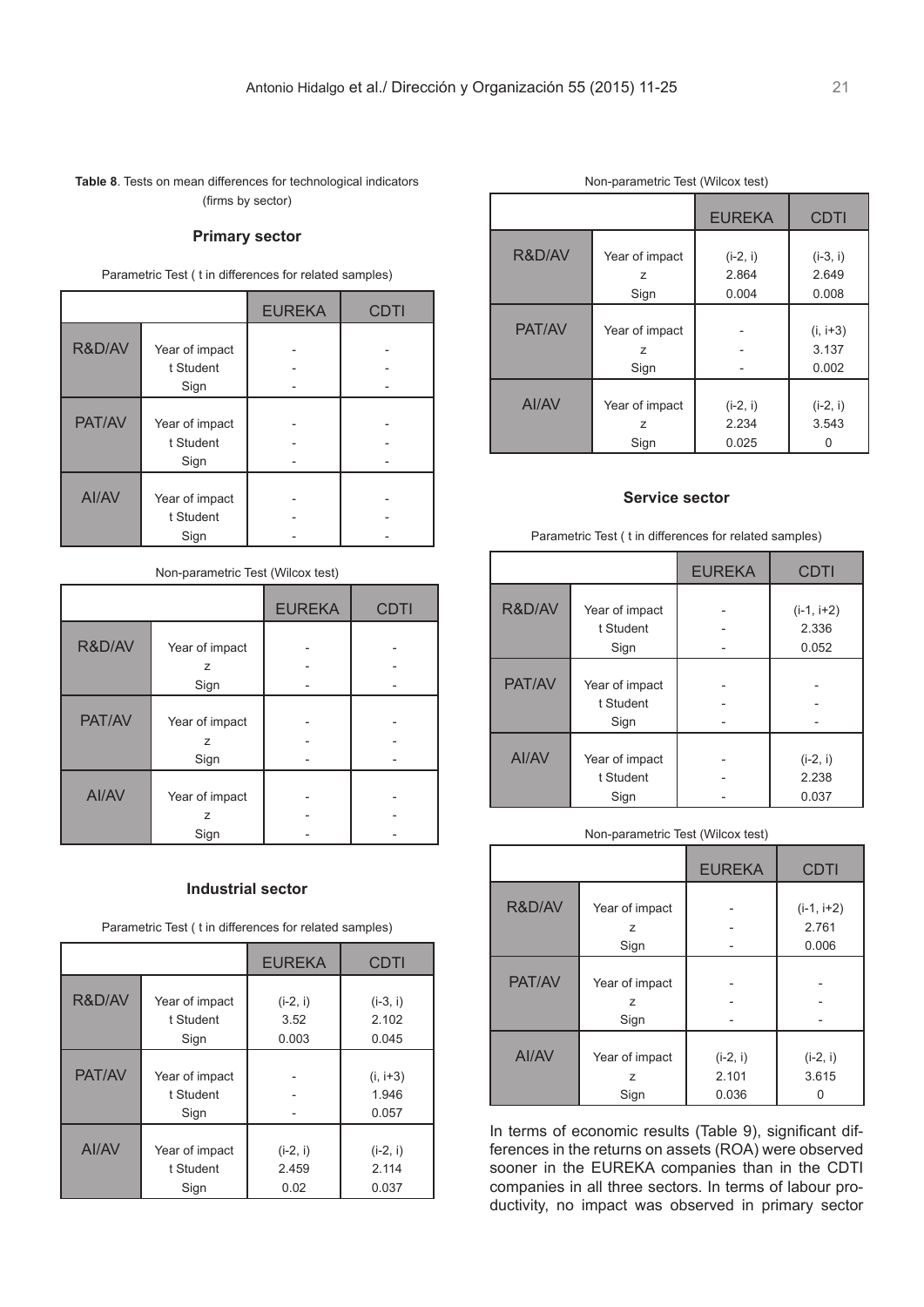firms in either group, while EUREKA companies operating in the industrial and service sectors significantly increased their productivity, in contrast to the CDTI companies whose productivity declined, according to the parametric test.

### **Table 9**. Tests on mean differences for economic indicators (firms by sector)

#### **Primary sector**

Parametric Test ( t in differences for related samples)

|            |                                     | <b>EUREKA</b>                  | <b>CDTI</b>                  |
|------------|-------------------------------------|--------------------------------|------------------------------|
| <b>ROA</b> | Year of impact<br>t Student<br>Sign | $(i-1, i+1)$<br>2.002<br>0.067 | $(i, i+3)$<br>2.091<br>0.042 |
| PL         | Year of impact<br>t Student<br>Sign |                                |                              |

#### Non-parametric Test (Wilcox test)

|            |                             | <b>EUREKA</b>                  | <b>CDTI</b>                  |
|------------|-----------------------------|--------------------------------|------------------------------|
| <b>ROA</b> | Year of impact<br>z<br>Sign | $(i-2, i+1)$<br>2.310<br>0.021 | $(i, i+3)$<br>1.877<br>0.060 |
| PL         | Year of impact<br>z<br>Sign |                                |                              |

### **Industrial sector**

Parametric Test ( t in differences for related samples)

|            |                | <b>EUREKA</b> | CDTI         |
|------------|----------------|---------------|--------------|
| <b>ROA</b> | Year of impact | $(i+1, i)$    | $(i, i+3)$   |
|            | t Student      | 1.824         | 4.148        |
|            | Sign           | 0.003         | 0.000        |
| PL         | Year of impact | $(i-1, i)$    | $(i-2, i+1)$ |
|            | t Student      | 2.000         | $-3.790$     |
|            | Sign           | 0.072         | 0.000        |

| Non-parametric Test (Wilcox test) |                                         |                              |                                |
|-----------------------------------|-----------------------------------------|------------------------------|--------------------------------|
|                                   |                                         | <b>EUREKA</b>                | <b>CDTI</b>                    |
| <b>ROA</b>                        | Year of impact<br>$\mathcal{L}$<br>Sign | $(i, i+1)$<br>2.485<br>0.013 | $(i, i+3)$<br>5.206<br>0.000   |
| PL                                | Year of impact<br>Sign                  | $(i, i+2)$<br>1.7130.087     | $(i-2, i+1)$<br>3.981<br>0.000 |

### **Service sector**

Parametric Test ( t in differences for related samples)

|            |                | <b>EUREKA</b> | CDTI       |
|------------|----------------|---------------|------------|
| <b>ROA</b> | Year of impact | $(i, i+2)$    | $(i, i+3)$ |
|            | t Student      | 2.262         | 3.206      |
|            | Sign           | 0.027         | 0.001      |
| PL         | Year of impact | $(i-2, i+2)$  | $(i, i+1)$ |
|            | t Student      | 2.223         | $-2.305$   |
|            | Sign           | 0.031         | 0.022      |

#### Non-parametric Test (Wilcox test)

|            |                | EURE-<br>KA | <b>CDTI</b> |
|------------|----------------|-------------|-------------|
| <b>ROA</b> | Year of impact | $(i, i+2)$  | $(i, i+3)$  |
|            | z              | 2.289       | 4.559       |
|            | Sign           | 0.022       | 0.000       |
| PL         | Year of impact | $(i-2,i+2)$ | $(i, i+1)$  |
|            | z              | 2.158       | 4.721       |
|            | Sign           | 0.031       | 0.000       |

# **5. Conclusions**

Technological policy evaluation is a process of utmost importance in any economic context that aims to foster economic growth through technological progress and innovation. This paper seeks to provide information and feedback of the influence of innovation-focused programs in firm's innovation and economic performance that allow the continuous improvement of any kind of initiative (private, governmental or even supranational).

The results shed light on the objectives sought by firms when applying for national (CDTI) or international (EU-REKA) projects. While the former program offers com-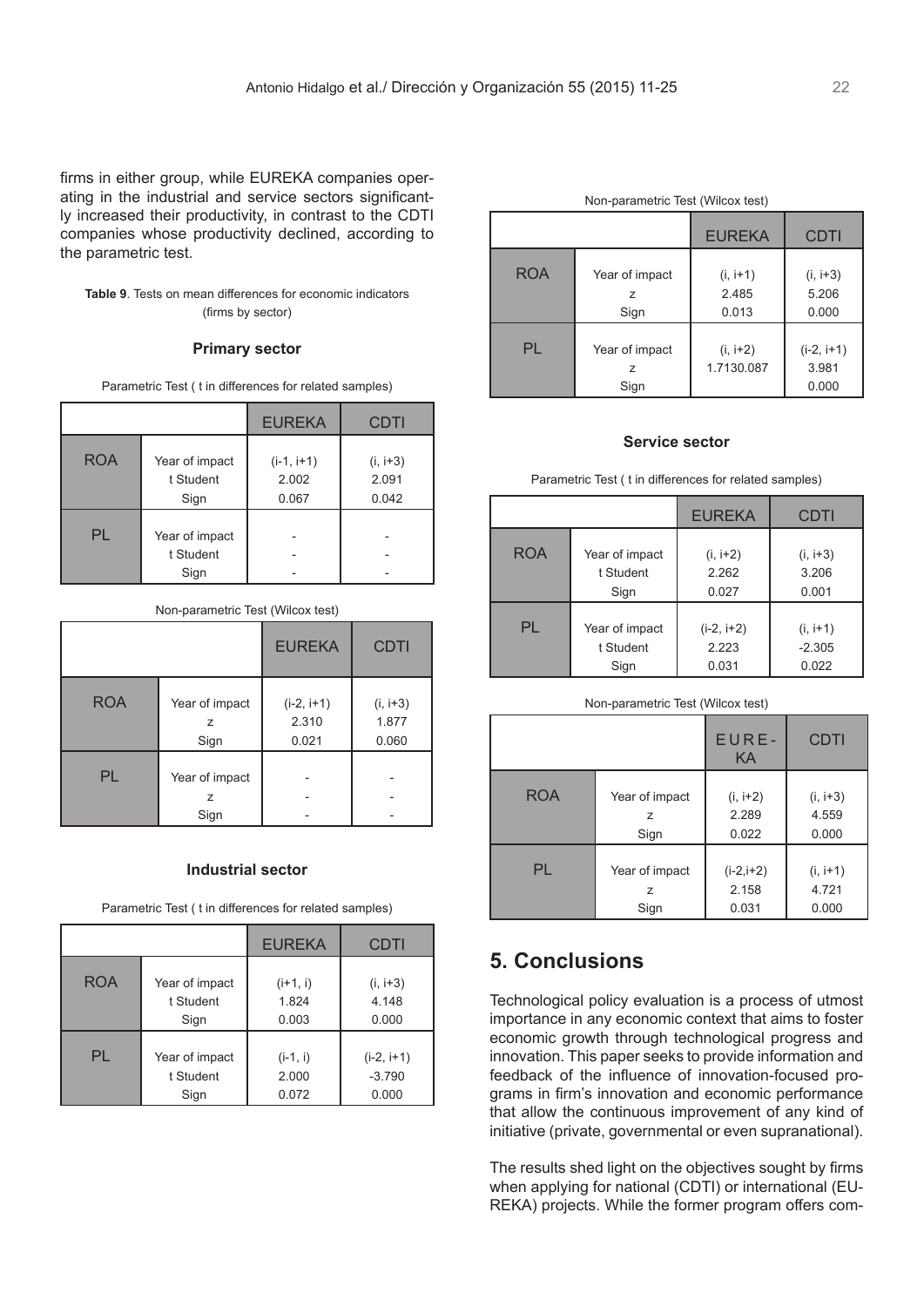panies financing support for shorter term R&D projects the latter offers a framework for their internationalisation and participation in strategic projects, especially advantageous for smaller firms. Additionally, CDTI projects favour shorter decision making on project approval and therefore the results will be attained in a shorter term including the achievement of productivity gains (as pointed out by Busom, 2000, and Huergo and Trenado, 2008). On the other hand, EUREKA involves longer negotiations and decision making. Their results will be attained at longer term and will include enhanced returns on investments. This program facilitates participant firms' coexistence with international environments where industrial property protection is a standard project result and therefore the higher patent impact of this program. These results confirm previous research (Cimolli et al, 2006).

The statistical analysis allowed to compare the results obtained by the companies before and after their participation in the corresponding programme to promote technological innovation, using two types of variables: economic and technological. The technological results of companies tended to improve, as evidenced in particular by a clear increase in R&D effort as a result of their participation in the programmes, although the impacts were observed sooner in the EUREKA companies than in the CDTI companies and mainly in industrial sector. The more intensive introduction of information technology through spending on software differed significantly in larger industrial companies participating in both types of projects. However, spending on patent applications only differed significantly in CDTI industrial companies in which impacts were observed three years after completion of the project. These results could be interpreted by the difference in project monitoring in both programs. While a CDTI project doesn't have continuous monitoring except two or three milestone reviews by CDTI officers, EUREKA partners meet in a continuous basis to discuss project progress and are subjected to the influence of their partner's achievements throughout the project duration.

As regards the economic effects, the results were less conclusive since some differences were observed depending on the programme. The EUREKA companies displayed better behaviour, with positive differences in their returns on assets when each sector was analysed separately, and labour productivity also increased in most companies. However, results in the CDTI companies were less clear because although differences in their returns on assets were positive three years after their participation in the programme, their labour productivity showed a clearly negative trend following the paradox proposed by Lang (2009). This could be interpreted as a synergic effect of the international partnerships established within the project participants confirming previous findings by researchers (Bayona-Sáez and García-Marco, 2010; Benfratello and Sembenelli, 2002). Furthermore, it could be concluded that both programs fulfil the principles of the additionality school (Arvanitis et al, 2002; Guellec and Van Pottelsberghe, 2003; Duguet, 2004; Görg and Strobl, 2007; Aerts and Schmidt, 2008; González and Pazo, 2010).

Finally, as far as the differences in economic and technological results are concerned, findings are very promising although further effort is required. Here the type of project and its technological risk will play a relevant role as it has been pointed out by various authors (Georghiou, 1997; Klette et al, 2000; Nelson, 2007). Nevertheless, the results confirm the importance of designing more detailed and rigorous evaluation processes in order to draw a more realistic picture of the impact of national and international programmes for Spanish firms.

# **References**

- AERTS, K. and SCHMIDT, T. (2008). "Two for the price of one? Additionality effects of R&D subsidies: a comparison between Flanders and Germany". *Research Policy* 37, no. 5: 806-822.
- ALMUS, M. and CZARNITZKI, D. (2003). "The effects of public RandD subsidies on firms' innovation activities: The case of Eastern Germany". *Journal of Business and Economic Statistics* 21, no. 2: 226-236.
- ARNOLD, E. (2004). "Evaluating research and innovation policy: a systems world needs systems evaluations". *Research Evaluation* 13, no. 1: 3-17.
- ARROW, K. (1962). "The economic implications of learning by doing". *The Review of Economic Studies*  29, no. 3:155-173.
- ARVANITIS, S.; HOLLENSTEIN, H. and LENZ, S. (2002)."The effectiveness of government promotion of advances manufacturing technologies (ATM): An economic analysis based on Swiss micro data". *Small Business Economics* 19: 321-340.
- AUDRETSCH, D.B. and KEILBACH, M. (2008). "Resolving the knowledge paradox: knowledge, spillover, entrepreneurship and economic growth". *Research Policy* 37, no. 10: 1697-1705.
- BARAÑANO, A. 1995. The Spanish innovative firm and the ESPRIT, RACE and EUREKA programmes: an organizational approach. *Technovation* 15, no.6: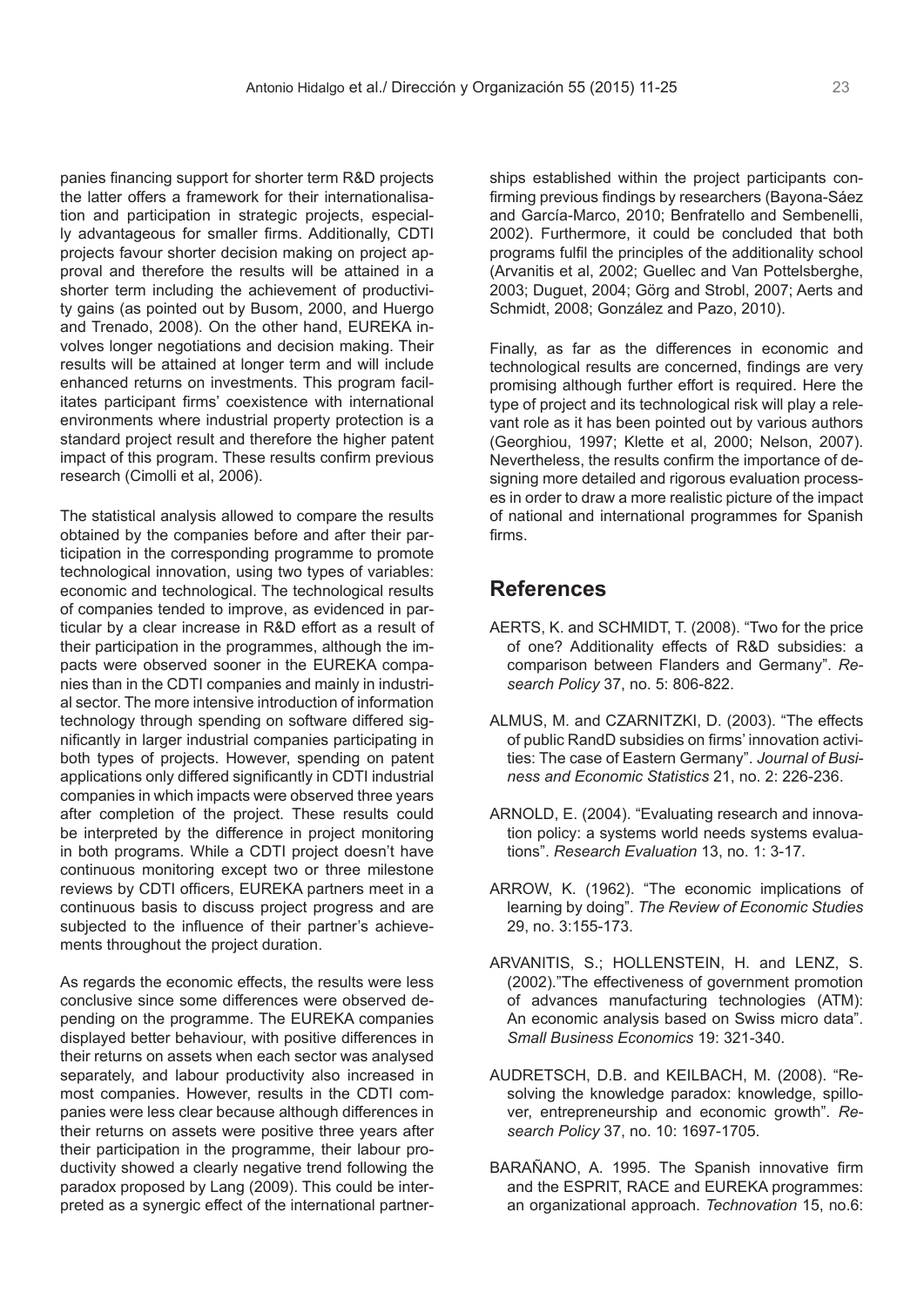339-350.

- BARTELSMAN, E.J. and DOMS, M. (2000). "Understanding productivity: lessons from longitudinal microdata". *Journal of Economic Literature* 38, no. 3: 569-594.
- BAYONA-SÁEZ, C. and GARCÍA-MARCO, T. (2010). "Assessing the effectiveness of the Eureka Program". *Research Policy* 39, no. 10: 1375-1386.
- BENFRATELLO, L. and SEMBENELLI, A. (2002). "Research joint ventures and firm level performance". *Research Policy* 31: 493-507.
- BÖNTE, W. (2004). "Spillovers from publicly financed business R&D: some empirical evidence from Germany". *Research Policy* 33, no. 10: 1635-1655.
- BUSOM, I. (2000). "An empirical evaluation of the effects of R&D subsidies". *Economics of Innovation and New Technology* 9, no. 2: 111-148.
- BUSOM, I., CORCHUELO, B. and MARTÍNEZ, E. (2010). "Efectividad de los incentivos públicos a la investigación e innovación empresarial". In *Análisis sobre Ciencia e Innovación en España,* ed. L. Cruz, J. Molas and L. Madrid: Fecyt.
- CASTELLACCI, F. (2008). "Technological paradigms, regimes and trajectories: manufacturing and service industries in a new taxonomy of sectoral patterns of innovation". *Research Policy* 37: 978-994.
- CIMOLI, M., DOSI, G., NELSON, R. R. and STIGLITZ, J. E. (2006). "Institutions and policies shaping industrial development: an introductory note". *Lem Working paper series*, 2006/2.
- CREPON, B., DUGUET, E. and MAIRESSE, J. (1998). "Research, innovation and productivity: an econometric analysis at the firm level". *Economics of Innovation and New Technology* 7, no. 2: 115-158.
- DAVID, P., HALL, B.H. AND TOOLE, A.A. (2000). "Is public R&D a complement or substitute for private R&D? A review of the Econometric Evidence". *Research Policy* 29, no. 2: 497-529.
- DÍEZ, M.A. (2001). "The evaluation of regional innovation and cluster policies: towards a participatory approach". *European Planning Studies* 9, no. 7: 907-923.
- DODGSON, M., HUGHES, A., FOSTER, J. and MET-CALFE, J.S. (2011). "Systems thinking, market fail-

ure and the development of innovation policy: the case of Australia". *Research Policy* 40, no. 9: 1145- 1156.

- DUGUET, E. (2004). "Are R&D subsidies a substitute or a complement to privately funded R&D? Evidence from France using propensity score methods for non-experimental data". *Revue d'Économie Politique* 114, no. 2: 225-237.
- EBERSBERGER, B; EDLER, J. and LO, V. (2008). "Improving policy understanding by means of secondary analyses of Policy Evaluation: A concept development". *Research Evaluation* 17, no. 3: 175-186.
- EUROSTAT (2012): *European Union Scoreboard* 2011. Brussels.
- FAGERBERG, J. and SRHOLEC, M. (2008). "National innovation systems, capabilities and economic development". *Research Policy* 37, no. 3: 1417- 1435.
- FÖLSTER, S. (1995). "Do subsidies to cooperative R & D actually stimulate R& D investment and cooperation?". *Research Policy* 24, no. 4: 403-417.
- GEORGHIOU, L. (1997). "Issues in the evaluation of innovation and technology policy". Proceedings of the Conference on Policy Evaluation in Innovation and Technology, June 25-27, in Paris, France.
- GEORGHIOU, L. 1998. Global cooperation in research. *Research Policy* 27: 611-626.
- GEORGHIOU, L. and ROESSNER, D. (2000). "Evaluating technology programs: tools and methods". *Research Policy* 29: 657-678.
- GEORGHIOU, L. (2001). "Evolving frameworks for European collaboration in research and technology", *Research Policy* 30: 891-903.
- GILBERT, B., AUDRETSCH, D.B. and McDougall, P. (2004). "The emergence of Entrepreneurship Policy". *Small Business Economics* 23: 313-323.
- GÖRG, H. and STROBL, E. (2007). "The effect of R&D subsidies on private R&D". *Económica* 74: 215–234.
- GONZÁLEZ, X. and PAZO, C. (2010). "Subvenciones públicas a la I+D y esfuerzo tecnológico privado". In *Análisis sobre Ciencia e Innovación en España*, ed. L. Cruz, J. Molas and L. Sanz. Madrid: Fecyt..
- GUELLEC, D. and POTTELSBERGHE DE LA POTTE-RIE, B. (2003). "From R&D to Productivity Growth: